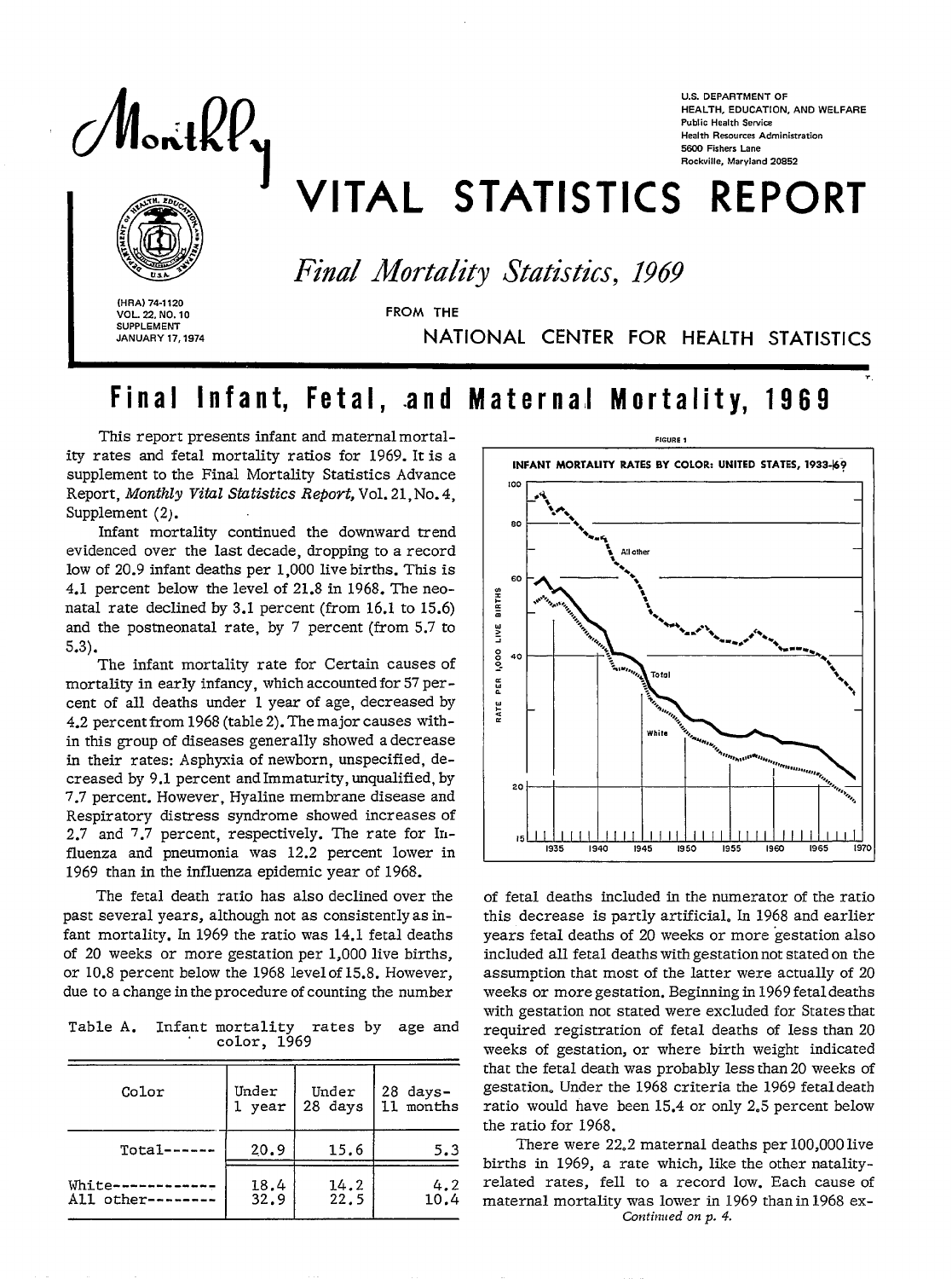#### 2 MONTHLY VITAL STATISTICS REPORT

### Table 1. INFANT, NEONATAL, AND POSTNEONATAL DEATHS AND RATES; AND FETAL DEATHS AND REGION, DIVISION, AND STATES, AND BY COLOR AND SEX FOR THE UNITED STATES: 1969

.<br>[By place of residence. Refers only to events occurring within the United States]

|                                                                                 | Infant deaths <sup>1</sup><br>(under 1 year)                                                                                                                            |                                                                                                                                                              | Neonatal deaths <sup>1</sup><br>(under 28 days)                                                                                                                    |                                                                                                                                                              | Postneonatal<br>deaths                                                                                                                         |                                                                                                                                                 | Fetal<br>deaths <sup>2</sup>                                                                                                                                     |                                                                                                                                                              |
|---------------------------------------------------------------------------------|-------------------------------------------------------------------------------------------------------------------------------------------------------------------------|--------------------------------------------------------------------------------------------------------------------------------------------------------------|--------------------------------------------------------------------------------------------------------------------------------------------------------------------|--------------------------------------------------------------------------------------------------------------------------------------------------------------|------------------------------------------------------------------------------------------------------------------------------------------------|-------------------------------------------------------------------------------------------------------------------------------------------------|------------------------------------------------------------------------------------------------------------------------------------------------------------------|--------------------------------------------------------------------------------------------------------------------------------------------------------------|
| Color, sex, and area                                                            | Number                                                                                                                                                                  | Rate                                                                                                                                                         | Number                                                                                                                                                             | Rate                                                                                                                                                         | Number                                                                                                                                         | Rate                                                                                                                                            | Number                                                                                                                                                           | Rate                                                                                                                                                         |
|                                                                                 | 75,073                                                                                                                                                                  | 20.9                                                                                                                                                         | 56,085                                                                                                                                                             | 15.6                                                                                                                                                         | 18,988                                                                                                                                         | 5.3                                                                                                                                             | 50,749                                                                                                                                                           | 14.1                                                                                                                                                         |
| Male----<br>Female--                                                            | 43,280<br>31,793                                                                                                                                                        | 23.4<br>18. 1                                                                                                                                                | 32,675<br>23,410                                                                                                                                                   | 17.7<br>13.3                                                                                                                                                 | 10,605<br>8,383                                                                                                                                | 5.7<br>4. 8                                                                                                                                     | 27,076<br>23,673                                                                                                                                                 | 14.7<br>13.5                                                                                                                                                 |
| White---------------------<br>Male----<br>Female--<br>All other---------------- | 55,108<br>32,158<br>22,950<br>19,965                                                                                                                                    | 18.4<br>20.9<br>15.8<br>32.9                                                                                                                                 | 42,408<br>24,918<br>17,490<br>13,677                                                                                                                               | 14.2<br>16.2<br>12.0<br>22.5                                                                                                                                 | 12,700<br>7,240<br>5,460<br>6,288                                                                                                              | 4.2<br>4.7<br>3.8<br>10.4                                                                                                                       | 37,091<br>19,685<br>17,406<br>13,658                                                                                                                             | 12.4<br>12.8<br>12.0<br>22.5                                                                                                                                 |
| Male----<br>Female--                                                            | 11,122<br>8,843                                                                                                                                                         | 36.2<br>29.5                                                                                                                                                 | 7,757<br>5,920                                                                                                                                                     | 25.3<br>19.8                                                                                                                                                 | 3,365<br>2,923                                                                                                                                 | 11. O<br>$9 - 8$                                                                                                                                | 7,391<br>6,267                                                                                                                                                   | 24.1<br>20.9                                                                                                                                                 |
| Regions:<br>NORTHEAST                                                           | 16,527<br>19,840<br>26,813<br>11,893                                                                                                                                    | 20.4<br>19.9<br>23.0<br>18.9                                                                                                                                 | 12,723<br>15,223<br>19,423<br>8,716                                                                                                                                | 15.7<br>15.3<br>16.7<br>13.9                                                                                                                                 | 3,804<br>4,617<br>7,390<br>3,177                                                                                                               | 4.7<br>4.6<br>6.3<br>5.1                                                                                                                        | 12,845<br>12,595<br>17,710<br>7,599                                                                                                                              | 15.9<br>12.6<br>15.2<br>12.1                                                                                                                                 |
| NORTH CENTRAL                                                                   | 3,701<br>348<br>263<br>158<br>1,699<br>305<br>928<br>12,826<br>6,578<br>2,346<br>3,902                                                                                  | 18.9<br>20.2<br>20.5<br>20.0<br>18.3<br>19.8<br>18.7<br>$20-9$<br>21.2<br>20.0<br>21.0                                                                       | 2,947<br>273<br>200<br>130<br>1,379<br>236<br>729<br>9,776<br>4,970<br>1,777<br>3,029                                                                              | 15.0<br>15.8<br>15.6<br>16.4<br>14.8<br>15.3<br>14.7<br>15.9<br>16.0<br>15.2<br>16.3                                                                         | 754<br>75<br>63<br>28<br>320<br>69<br>199<br>3,050<br>1,608<br>569<br>873                                                                      | 3.8<br>4.3<br>4.9<br>3.5<br>3.4<br>4.5<br>4.0<br>5.0<br>5.2<br>4.9<br>4.7                                                                       | 2,268<br>119<br>159<br>149<br>1,057<br>197<br>587<br>10,577<br>5,970<br>1,549<br>3,058                                                                           | 11.6<br>6.9<br>12.4<br>18.8<br>11.4<br>12.8<br>11.6<br>17.2<br>19.2<br>13.2<br>16.5                                                                          |
|                                                                                 | 14,657<br>3,668<br>1,925<br>4,389<br>3,390<br>1,285<br>5,183<br>1,113<br>894<br>1,666<br>180<br>559<br>423<br>678                                                       | 20.4<br>19.3<br>20.5<br>22.4<br>20.5<br>17.3<br>18.8<br>16.9<br>18.9<br>21.1<br>16.7<br>20.0<br>17.1<br>18.3                                                 | 11,179<br>2,853<br>1,453<br>3,339<br>2,586<br>948<br>4,044<br>884<br>702<br>1,283<br>144<br>171<br>334<br>526                                                      | 15.5<br>15.0<br>15.5<br>17.0<br>15.6<br>12.8<br>14.6<br>13.4<br>14.9<br>16.3<br>13.3<br>14.9<br>13.5<br>14.2                                                 | 3,478<br>815<br>472<br>1,050<br>804<br>337<br>1,139<br>229<br>192<br>383<br>36<br>58<br>89<br>152                                              | 4.8<br>4.3<br>5.0<br>5.4<br>4.9<br>4.5<br>4.1<br>3.5<br>4.1<br>4.9<br>3.3<br>5.1<br>3.6<br>4.1                                                  | 9,325<br>2,389<br>1,218<br>2,669<br>2,181<br>868<br>3,270<br>712<br>494<br>1,022<br>151<br>124<br>295<br>472                                                     | 13.0<br>12.6<br>13.0<br>13.6<br>13.2<br>11.7<br>11.8<br>10-8<br>10.5<br>13.0<br>14.0<br>10.8<br>11.9<br>12.7                                                 |
| SOUTH                                                                           | 12,580<br>556<br>1,354<br>439<br>1,842<br>663<br>2,342<br>1,223<br>2,058<br>2,431<br>5,942<br>1,201<br>1,537<br>1,695<br>1,509<br>8,291<br>716<br>1,838<br>877<br>4,860 | 22.9<br>22.6<br>19.6<br>29.8<br>22.1<br>23.0<br>25.0<br>24.1<br>22.7<br>22.6<br>24.8<br>20.9<br>21.9<br>26.2<br>32.1<br>21.9<br>21.1<br>24.6<br>20.4<br>21.4 | 9,070<br>183<br>1,006<br>344<br>1,391<br>497<br>1,623<br>776<br>1,433<br>1,817<br>4,260<br>882<br>1,136<br>1,177<br>1,065<br>6,093<br>481<br>1,336<br>675<br>3,601 | 16.5<br>18.1<br>14.6<br>23.3<br>16.7<br>17.3<br>17.3<br>15.3<br>15.8<br>16.9<br>17.6<br>15.3<br>16.2<br>18.2<br>22.6<br>16.1<br>14.2<br>17.9<br>15.7<br>15.9 | 3,510<br>45<br>348<br>95<br>451<br>166<br>719<br>447<br>625<br>614<br>1,682<br>319<br>401<br>518<br>444<br>2,198<br>235<br>502<br>505<br>1,259 | 6.4<br>4.5<br>5.0<br>6.4<br>5.4<br>5.8<br>$7 - 7$<br>6.8<br>6.9<br>5.7<br>7.0<br>5.6<br>5.7<br>a. o<br>9.4<br>5. 8<br>6.9<br>6. 7<br>4.7<br>5.6 | 8,484<br>126<br>924<br>309<br>1,411<br>434<br>1,535<br>624<br>1,393<br>1,526<br>4,027<br>689<br>1,091<br>1,119<br>1,128<br>5,199<br>480<br>1,113<br>508<br>3,098 | 15.5<br>12.7<br>13.4<br>21.0<br>16.9<br>15.1<br>16.4<br>16.3<br>15.4<br>14.2<br>16.8<br>12.0<br>15.6<br>17.3<br>24.0<br>13.7<br>14.2<br>14.9<br>11.8<br>13.7 |
| <b>WEST</b>                                                                     | 3,282<br>246<br>255<br>164<br>803<br>515<br>741<br>369<br>169<br>8,611<br>1,121<br>593<br>6,470<br>127<br>300                                                           | 20.6<br>21.0<br>19.0<br>27.3<br>20-4<br>24.0<br>21.6<br>16.0<br>18.7<br>18.3<br>18.9<br>17.5<br>18.3<br>18.5<br>19.2                                         | 2,381<br>183<br>190<br>137<br>604<br>350<br>514<br>281<br>122<br>6,335<br>800<br>411<br>4,800<br>87<br>237                                                         | 14.9<br>15.6<br>14.1<br>22.8<br>15.3<br>16.3<br>15.0<br>11.6<br>13.5<br>13.5<br>13.5<br>12.1<br>13.6<br>12.7<br>15.1                                         | 901<br>63<br>65<br>27<br>199<br>165<br>227<br>108<br>47<br>2,276<br>321<br>182<br>1,670<br>40<br>63                                            | 5.6<br>5.4<br>4.8<br>4.5<br>5.1<br>7.7<br>6.6<br>$4 - 4$<br>$5 - 2$<br>$4 - 8$<br>5.4<br>5.4<br>4.7<br>5.8<br>4.0                               | 2,131<br>135<br>136<br>97<br>735<br>287<br>411<br>238<br>92<br>5,468<br>644<br>457<br>4,047<br>66<br>254                                                         | 13.3<br>11.5<br>10.1<br>16.2<br>16.7<br>$13 - 4$<br>$12 - 0$<br>9.8<br>10.2<br>11.7<br>10.8<br>13.5<br>11.4<br>9.6<br>16.2                                   |

FExcludes fetal deaths. Rates per 1,000 live births.<br>"Theoludes only those deaths for which the stated or presumed period of gestation was 20 weeks or more. Ratios per 1,000 live births. Figures for sex not<br>stated have bee

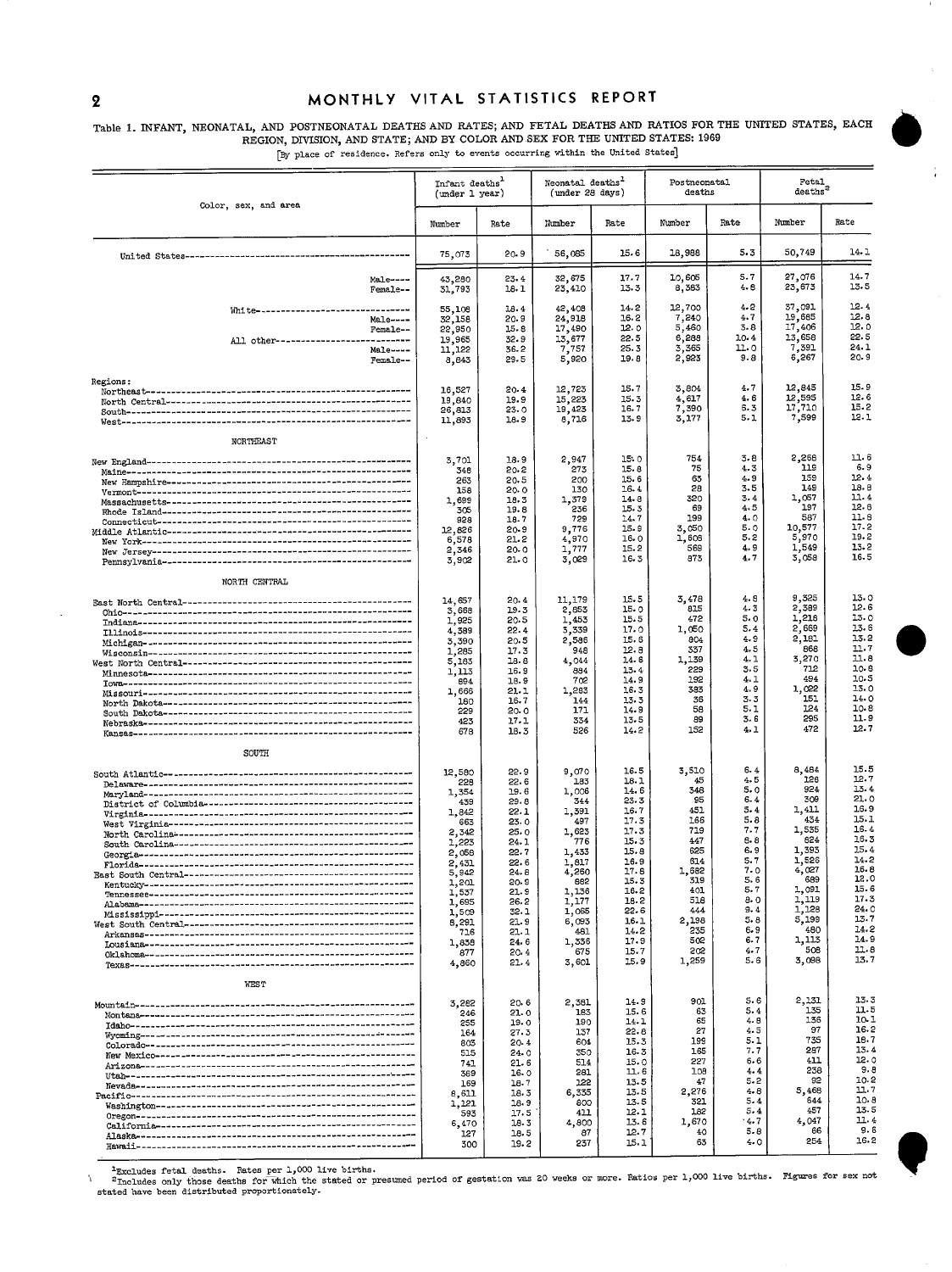#### **MONTHLY VITAL STATISTICS REPORT 3**

#### Table 2. INFANT MORTALITY RATES FOR 65 SELECTED CAUSED, BY COLOR: 1969

[Rates are deaths under 1 year per 100,000 live births in specified group. Numbers after causes of death are category numbers of the Eighth Revision, International Classification of Diseases, Adapted, 1965. Asterisk indicates rate based on a frequency of less than 20]

 $\bar{z}$ 

| Cause of death                                                                                                        | Total                              | White                             | All other                            |
|-----------------------------------------------------------------------------------------------------------------------|------------------------------------|-----------------------------------|--------------------------------------|
|                                                                                                                       | 2,085.2                            | 1,840.9                           | 3,291.3                              |
|                                                                                                                       | 23.1                               | 12.7                              | 74.3                                 |
|                                                                                                                       | $+0.3$                             | *0.2                              | *ጋ.7                                 |
|                                                                                                                       | 3.9                                | 4.0                               | 3.6                                  |
|                                                                                                                       | $-0.2$                             | *0.1                              | *0.7                                 |
|                                                                                                                       | 21.1                               | 16.0                              | 46.0                                 |
|                                                                                                                       | 7.5                                | 6.3                               | 13.5                                 |
|                                                                                                                       | 0.6                                | *0.4                              | *1.8                                 |
|                                                                                                                       | 6.8                                | 5.0                               | 16.0                                 |
| Malignant neoplasms, including neoplasms of lymphatic and hematopoietic tissues-------------------------------140-209 | 4.5                                | 4.9                               | *2.5                                 |
|                                                                                                                       | 1.9                                | 1.8                               | *2.6                                 |
|                                                                                                                       | 0.8                                | 0.8                               | $*_{0.8}$                            |
|                                                                                                                       | 3.5                                | 3.8                               | *1.8                                 |
|                                                                                                                       | 4.4                                | 3.5                               | 8.7                                  |
|                                                                                                                       | 15.3                               | 12.1                              | 31.2                                 |
|                                                                                                                       | 13.3                               | 12.2                              | 19.0                                 |
|                                                                                                                       | 6.4                                | 5.2                               | 12.4                                 |
|                                                                                                                       | 15.9                               | 11.5                              | 37.4                                 |
|                                                                                                                       | 198.3                              | 148.3                             | 445.3                                |
|                                                                                                                       | 3.5                                | 2,2                               | 9.7                                  |
|                                                                                                                       | 194.8                              | 146.1                             | 435.5                                |
|                                                                                                                       | *0.5                               | *0.5                              | $*_{0.8}$                            |
|                                                                                                                       | 16.6                               | 14.5                              | 26.9                                 |
|                                                                                                                       | 17.7                               | 17.3                              | 19.8                                 |
|                                                                                                                       | 1.6                                | 1.1                               | 4.0                                  |
|                                                                                                                       | 12.0                               | 10.5                              | 19.6                                 |
|                                                                                                                       | 314.1                              | 318.1                             | 294.6                                |
|                                                                                                                       | 26.6                               | 29.3                              | 12.9                                 |
|                                                                                                                       | 19.0                               | 21.1                              | 8.7                                  |
|                                                                                                                       | 17.0                               | 16.8                              | 17.8                                 |
|                                                                                                                       | 12.8                               | 13.6                              | 8.6                                  |
|                                                                                                                       | 123.8                              | 122.5                             | 130.2                                |
|                                                                                                                       | 18.9                               | 19.1                              | 17.6                                 |
|                                                                                                                       | 14.0                               | 13.8                              | 14.8                                 |
|                                                                                                                       | 22.0                               | 21.4                              | 25.2                                 |
|                                                                                                                       | 11.3                               | 11.8                              | 9.2                                  |
|                                                                                                                       | 9.5                                | 9.7                               | 8.7                                  |
|                                                                                                                       | 3.8                                | 3.8                               | 4.0                                  |
|                                                                                                                       | 29.4                               | 29.6                              | 28.5                                 |
|                                                                                                                       | 6.0                                | 5.6                               | 8.2                                  |
|                                                                                                                       | 1,196.0                            | 1,076.9                           | 1,783.9                              |
|                                                                                                                       | $^*0.5$                            | $+0.4$                            | $*1.2$                               |
|                                                                                                                       | 13.4                               | 3.3.1                             | 15.0                                 |
|                                                                                                                       | *o.1                               | *0.0                              | $*0.5$                               |
|                                                                                                                       | 6.9                                | 7.3                               | 4.9                                  |
|                                                                                                                       | 0.6                                | $*0.6$                            | $*_{0.8}$                            |
|                                                                                                                       | 5,7                                | 5.1                               | 8.7                                  |
|                                                                                                                       | 4.9<br>6.7<br>24.1<br>10.6<br>13.4 | 3.8<br>5.3<br>21.9<br>9.3<br>12.7 | 10.1<br>13.7<br>34.5<br>17.3<br>17.1 |
|                                                                                                                       | 147.8                              | 134.6                             | 213.0                                |
|                                                                                                                       | 70.0                               | 70.7                              | 66.6                                 |
|                                                                                                                       | 13.7                               | 13.6                              | 14.0                                 |
|                                                                                                                       | 47.0                               | 40.7                              | 78.1                                 |
|                                                                                                                       | 24.7                               | 27.3                              | 12.0                                 |
|                                                                                                                       | 133.5                              | 134.6                             | 128.3                                |
|                                                                                                                       | 114.4                              | 105.4                             | 158.8                                |
|                                                                                                                       | 266.3                              | 237.1                             | 410.7                                |
|                                                                                                                       | 22.3                               | 18.9                              | 39.1                                 |
|                                                                                                                       | 248.5                              | 202.6                             | 474.8                                |
|                                                                                                                       | $*0.1$                             | $*_{0.1}$                         | $*0.3$                               |
|                                                                                                                       | 12.0                               | 10.6                              | 19.3                                 |
|                                                                                                                       | 46.2                               | 36.4                              | 94.6                                 |
|                                                                                                                       | 89.1                               | 61.5                              | 225.0                                |
|                                                                                                                       | 67.4                               | 57.0                              | 118.4                                |
| Inhalation and ingestion of food or other object causing obstruction or suffocation----------------------E911, E912   | 21.3                               | 17.8                              | 38.7                                 |
|                                                                                                                       | 17.2                               | 14.6                              | 30.0                                 |
|                                                                                                                       | 28.8                               | 24.6                              | 49.6                                 |
|                                                                                                                       | 4.2                                | 3.4                               | 8.2                                  |
|                                                                                                                       | 38.0                               | 31.1                              | 71.9                                 |